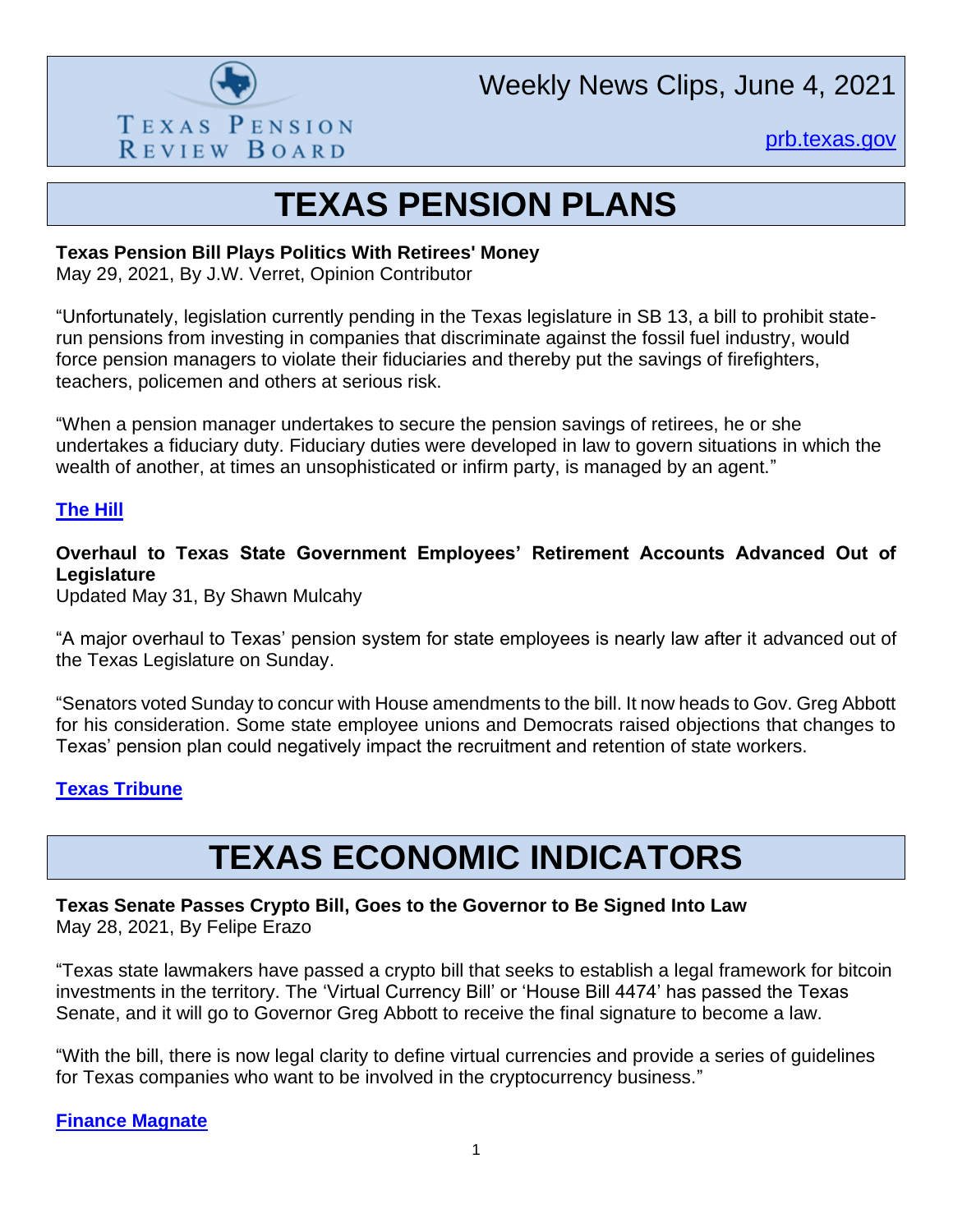#### **Lege Wrap-up: A Stronger Economy Than Expected Made Way for 'Red Meat' Session** May 28, 2021, By Jill Ament & Caroline Covington

[10:15 Radio Feature + Article Version]—"Monday is *sine die* – the final day of the regular session of Texas' 87th Legislature...Many expected the focus of this session to rest heavily on issues that dominated 2020 like the pandemic and police reform in the wake of racial justice movements spawned by the murder of George Floyd. Texans also expected big moves to fix the electric grid after February's devastating winter storms and power outages.

"Braddock says this session's budget was 'remarkably unchanged' from the one two years ago. That's because Texas took in more revenue during the pandemic that many, including the state comptroller, had expected. That's partly the result of Texans returning to work sooner than in many other states – something he says had consequences."

## **[Texas Standard](https://www.texasstandard.org/stories/lege-wrap-up-a-stronger-economy-than-expected-made-way-for-red-meat-session/)**

### **Texas Rising: Hedge Funds, Big Tech Drive Lone Star Wealth Boom**

June 4, 2021, By Brendan Case

"Big Tech is flocking to Austin. Big Finance is expanding in Dallas. Houston, the epicenter of the U.S. energy industry, is diversifying away from Big Oil.

"In the last year, Tesla Inc. broke ground on a pickup-truck factory in Austin, and Oracle Corp. said it would shift its headquarters to the Texas capital. Hewlett Packard Enterprise Co. announced it was moving to the Houston area. Charles Schwab Corp. left San Francisco for the affluent Dallas suburb of Westlake, where Fidelity already has a campus. Vanguard plans to open an office in the area early next year."

### **[Bloomberg Wealth](https://www.bloomberg.com/news/articles/2021-06-04/texas-rising-hedge-funds-big-tech-drive-lone-star-wealth-boom)**

# **NATIONAL PENSION, INVESTMENTS & LEGAL**

# **Ratio of workers supporting state retirees declines, impacting PERS viability**

May 28 2021, By Bobby Harrison

"Fewer active workers are supporting a growing number of retirees receiving pension benefits from the Mississippi Public Employees' Retirement System, a report by a legislative oversight agency concluded.

"The study by the Mississippi Legislative Performance Evaluation and Expenditure Committee pointed out that between 2010 and 2020 the ratio of active employees to retired employees decreased about 33%, from 2.02 active to 1 retiree, to 1.35 to 1."

**[Mississippi Today](https://mississippitoday.org/2021/05/28/ratio-of-workers-supporting-state-retirees-declines-impacting-public-employees-retirement-system-viability-2021/)**